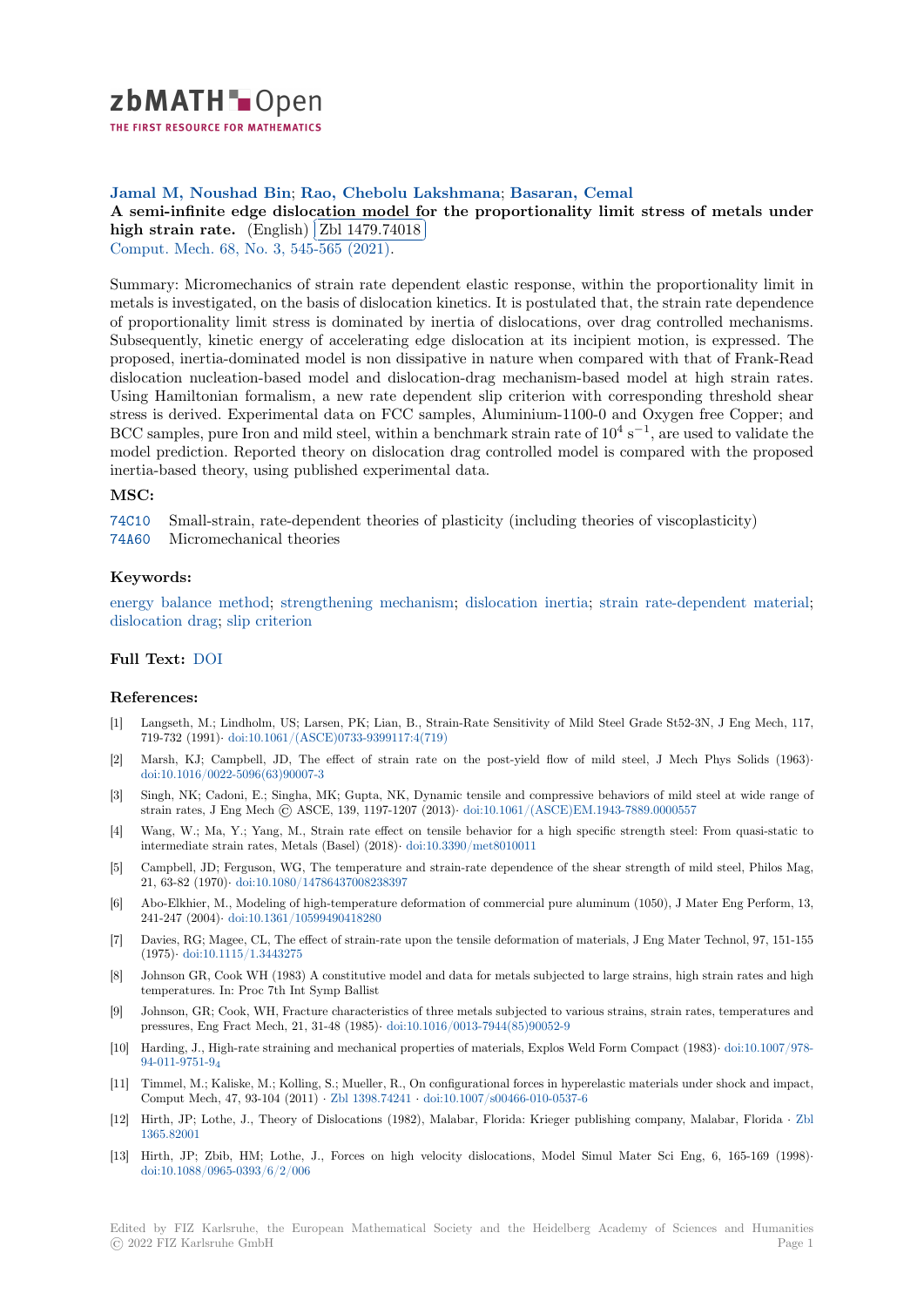- [14] Pellegrini, Y-P, Dynamic Peierls-Nabarro equations for elastically isotropic crystals, Phys Rev B, 81, 024101 (2010)*·* doi:10.1103/PhysRevB.81.024101
- [15] Brandl, C.; Derlet, PM; Van Swygenhoven, H., Strain rates in molecular dynamics simulations of nanocrystalline metals, Philos Mag, 89, 3465-3475 (2009)*·* doi:10.1080/14786430903313690
- [16] Shao, JL; Wang, P.; Zhang, FG; He, AM, Hcp/fcc nucleation in bcc iron under different anisotropic compressions at high strain rate: molecular dynamics study, Sci Rep, 8, 1-10 (2018)*·* doi:10.1038/s41598-018-25758-1
- [17] Marais, ST; Tait, RB; Cloete, TJ; Nurick, GN, Material testing at high strain rate using the split Hopkinson pressure bar, Lat Am J Solids Struct, 1, 319-33[7 \(2004\)](https://dx.doi.org/10.1080/14786430903313690)
- [18] Schlick, T., Molecular modeling and simulation: an interdisciplinary Guide (2010), Berlin: Springer, Berlin *·* Zbl 1320.92007 *·* doi:10.1007/978-1-4419-6351-2
- [19] Bianchini, F.; Glielmo, A.; Kermode, JR; De Vita, A., Enabling QM-accurate simulation of dislocation motion in γ-Ni and α-Fe using a hybrid multiscale approach, Phys Rev Mater (2019)*·* doi:10.1103/PhysRevMaterials.3.043605
- [20] Ansart, JP; Dormeval, R.; Tokuda, M., About the strain rate dependence of yield stress and flow stress of ma[terials, Advance](https://zbmath.org/1320.92007)s [in plasticity, 371-374 \(1989\), A](https://dx.doi.org/10.1007/978-1-4419-6351-2)msterdam: Elsevier, Amsterdam
- [21] El-Magd, E., Mechanical properties at high strain rates, J Phys IV, 04, C8-149 (1994)*·* doi:10.1051/jp4:1994823
- [22] Gordeliy, E.; Detournay, E., Displacement discontinuity method [for modeling axisymmetric cracks in an](https://dx.doi.org/10.1103/PhysRevMaterials.3.043605) elastic half-space, Int J Solids Struct, 48, 2614-2629 (2011)*·* doi:10.1016/j.ijsolstr.2011.05.009
- [23] Crouch, SL, Solution of plane elasticity problems by the displacement discontinuity method. I. Infinite body solution, Int J Numer Methods Eng, 10, 301-343 (1976) *·* Zbl 0322.73016 *·* doi:10.1002/nme.162010020[6](https://dx.doi.org/10.1051/jp4:1994823)
- [24] Orowan, E., ZurKristallplastizität III Zeitschrift für Phys, 89, 605-613 (1934)*·* doi:10.1007/BF01341478
- [25] Taylor, GI, The mechanism of plastic de[formation of crystals. part ii. the](https://dx.doi.org/10.1016/j.ijsolstr.2011.05.009)oretical, Proc R Soc A Math Phys Eng Sci, 145, 388-404 (1934) *·* Zbl 60.0713.01 *·* doi:10.1098/rspa.1934.0107
- [26] Polanyi, M., Lattice distortion which origi[nates plastic flow](https://zbmath.org/0322.73016), [Zeitschrift fur Phys, 89, 660-6](https://dx.doi.org/10.1002/nme.1620100206)64 (1934)*·* doi:10.1007/BF01341481
- [27] Tang, Y., Uncovering the inertia of dislocation motion and negative mechanicalr[esponse in crystals, Sci Re](https://dx.doi.org/10.1007/BF01341478)p (2018)*·* doi:10.1038/s41598- 017-18254-5
- [28] Markenscoff, X.; [Ni, L., The tra](https://zbmath.org/60.0713.01)ns[ient motion of a dislocation](https://dx.doi.org/10.1098/rspa.1934.0107) with a ramp-like core, J Mech Phys Solids, 49, 1603-1619 (2001) *·* Zbl 0989.74037 *·* doi:10.1016/S0022-5096(00)00062-4
- [29] Pellegrini, YP, Screw and edge dislocations with time-dependent core width: from dynamical core equations to [an equation](https://dx.doi.org/10.1038/s41598-017-18254-5) [of motion, J](https://dx.doi.org/10.1038/s41598-017-18254-5) Mech Phys Solids, 60, 227-249 (2012) *·* Zbl 1244.74035 *·* doi:10.1016/j.jmps.2011.11.002
- [30] Shishvan, SS; Van der Giessen, E., Distribution of dislocation source length and the size dependent yield strength in frees[tanding thin film](https://zbmath.org/0989.74037)[s, J Mech Phys Solids, 58, 678-695 \(](https://dx.doi.org/10.1016/S0022-5096(00)00062-4)2010)*·* doi:10.1016/j.jmps.2010.02.011
- [31] Gurrutxaga-Lerma, B.; Balint, DS; Dini, D., The role of homogeneous nucleation in planar dynamic discrete dislocation plasticity, J Appl Mech, 82, 071008 (2015)*·* doi:10.1[115/1.4030320](https://zbmath.org/1244.74035)
- [32] Özdemir, I.; Yalçinkaya, T., Modeling of dislocation-grain boundary interactions in a strain gradient crystal plasticity framework, Comput Mech (2014)*·* doi:10.1007/s00466-014-0982-8
- [33] Suzuki, T.; Takeuchi, S.; Yoshinaga, H., Dislocation Dynamics and Plasticity (1991), Berlin Heidelberg, Berlin, Heidelberg: Springer, Berlin Heidelberg, Berlin, Heidelberg*·* [doi:10.1007/978-3](https://dx.doi.org/10.1115/1.4030320)-642-75774-7
- [34] Taylor, G., Thermally-activated deformation of BCC metals and alloys, Prog Mater Sci (1992)*·* doi:10.1016/0079-6425(92)90004- Q
- [35] Nadgornyi, E., Dislocation dynamics and mechanical properties of crystals, Prog Mater Sci, 31, 1-530 (1988)*·* doi:10.1016/0079- 6425(88)90005-9
- [36] Hirth, JP; Lothe, J.; Nabarro, FRN; Smoluchowski, R., Theory of dislocations and theory of [crystal dislocations, Phys Today,](https://dx.doi.org/10.1016/0079-6425(92)90004-Q) [21](https://dx.doi.org/10.1016/0079-6425(92)90004-Q), 85-86 (1968)*·* doi:10.1063/1.3035074
- [37] Eshelby, JD, The interaction of kinks and elastic waves, Proc R Soc A Math Phys Eng Sci, 266, 222-246 (1962) *·* [Zbl 0106.44703](https://dx.doi.org/10.1016/0079-6425(88)90005-9)
- [38] [Sietsma, J.; Pere](https://dx.doi.org/10.1016/0079-6425(88)90005-9)loma, E., Nucleation and growth during the austenite-to-ferrite phase transformation in steels after plastic deformation, Phase Transformations in Steels, 505-526 (2012), Amsterdam: Elsevier, Amsterdam*·* doi:10.1533/9780857096104.4.505
- [39] Vítek, V., Intrinsi[c stacking faults in bod](https://dx.doi.org/10.1063/1.3035074)y-centred cubic crystals, Philos Mag, 18, 773-786 (1968)*·* doi:10.1080/14786436808227500
- [40] Peierls, R., The size of a dislocation, Proc Phys Soc, 52, 34-37 (1940)*·* doi:10.1088/0959-5309/52/1/305
- [41] Nabarro, FRN, Dislocations in a simple cubic lattice, Proc Phys Soc, 59, 256-272 (1947)*·* doi:10.1088/0959-5309/59/2/309
- [42] Eshelby, JD, LXXXII. Edge dislocations in anisotropic materials, London, Edinburgh, Dubli[n Philos Mag J Sci, 40, 903-912](https://dx.doi.org/10.1533/9780857096104.4.505) (1949) *·* Zbl 0033.04801 *·* doi:10.1080/14786444908561420
- [43] Eshelby, JD, Uniformly moving dislocations, Proc Phys Soc Sect A, 62[, 307-314 \(1949\)](https://dx.doi.org/10.1088/0959-5309/52/1/305)*·* doi:10.1088/0370-1298/62/5/307
- [44] Peach, M.; Koehler, JS, The forces exerted on dislocations and the stress fields produce[d by them, Phys Rev, 80, 436-43](https://dx.doi.org/10.1088/0959-5309/59/2/309)9 (1950) *·* Zbl 0039.23301 *·* doi:10.1103/PhysRev.80.436
- [45] Gurrutx[aga-Lerma, B.;](https://zbmath.org/0033.04801) [Balint, DS; Dini, D.; Sutton, AP,](https://dx.doi.org/10.1080/14786444908561420) Elastodynamic image forces on dislocations, Proc R Soc A Math Phys Eng Sci (2015) *·* Zbl 1371.74150 *·* doi:10.1098/rspa.2015.0433
- [46] Gurrutxaga-Lerma, B.; Balint, DS; Dini, D., A dynamic discrete dislocation plasticity method for the simulation of plastic relaxation [under shock loa](https://zbmath.org/0039.23301)d[ing, Proc R Soc A Math Phys](https://dx.doi.org/10.1103/PhysRev.80.436) Eng Sci, 469, 20130141 (2013) *·* Zbl 1371.74052 *·* doi:10.1098/rspa.2013.0141
- [47] Gurrutxaga-Lerma B, Balint DS, Dini D, et al (2014) Dynamic Discrete Dislocation Plasticity. In: Bordas S (ed) Advances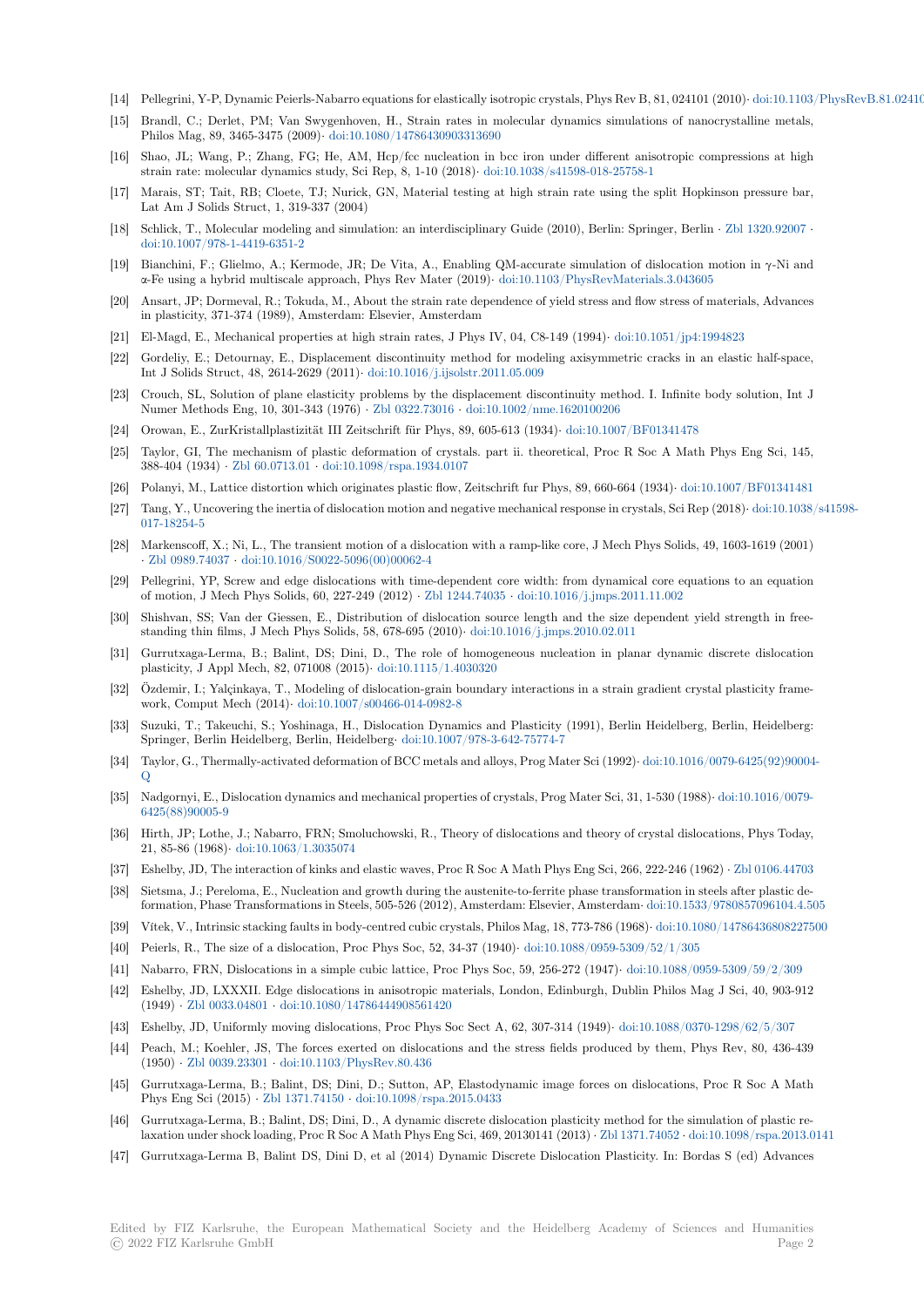in Applied Mechanics. Elsevier Inc., pp 93-224

- [48] Gurrutxaga-Lerma, B.; Balint, DS; Dini, D., Attenuation of the dynamic yield point of shocked aluminum using elastodynamic simulations of dislocation dynamics, Phys Rev Lett, 114, 1-5 (2015)*·* doi:10.1103/PhysRevLett.114.174301
- [49] Agnihotri, PK; Van Der Giessen, E., On the rate sensitivity in discrete dislocation plasticity, Mech Mater, 90, 37-46 (2015)*·* doi:10.1016/j.mechmat.2015.01.009
- [50] Roos, A.; De Hosson, JTM; Van der Giessen, E., High-speed dislocations in high strain-rate deformations, Comput Mater Sci, 20, 19-27 (2001)*·* doi:10.1016/S0927-0256(00)00118-X
- [51] Shehadeh, MA; Zbib, HM; De La Rubia, TD, Multiscale dislocation dynamics simulations of shock compression in copper [single crystal, Int J Plast, 21, 2369-](https://dx.doi.org/10.1016/j.mechmat.2015.01.009)2390 (2005) *·* Zbl 1101.74317 *·* doi:10.1016/j.ijplas.2004.12.004
- [52] Shehadeh, MA; Bringa, EM; Zbib, HM, Simulation of shock-induced plasticity including homogeneous and heterogeneous dislocation nucle[ations, Appl Phys Lett, 89, 2004-2007](https://dx.doi.org/10.1016/S0927-0256(00)00118-X) (2006)*·* doi:10.1063/1.2364853
- [53] Van der Giessen, E.; Needleman, A., Discrete dislocation plasticity: a simple planar model, Model Simul Mater Sci Eng, 3, 689-735 (1995)*·* doi:10.1088/0965-0393/3/5/008
- [54] Zbib, HM; Diaz de la Rubia, T., A multiscale model of plasticity, Int J Plast, 18, 1133-1163 (2002) *·* Zbl 1062.74008 *·* doi:10.1016/S0749-6419(01)00044-4
- [55] Shehadeh, MA; Zbib, HM; Diaz De La Rubia, T., Modelling the dynamic deformation and patterning in fee single crystals at high strain rate[s: dislocation dynamics plasticity](https://dx.doi.org/10.1088/0965-0393/3/5/008) analysis, Philos Mag, 85, 1667-1685 (2005)*·* doi:10.1080/14786430500036470
- [56] Wang, ZQ; Beyerlein, IJ; Lesar, R., Dislocation motion in high strain-rate deformation, Philos Mag, 87, [2263-2279 \(2007](https://zbmath.org/1062.74008))*·* [doi:10.1080/14786430601153422](https://dx.doi.org/10.1016/S0749-6419(01)00044-4)
- [57] Wang, ZQ; Beyerlein, IJ; LeSar, R., The importance of cross-slip in high-rate deformation, Model Simul Mater Sci Eng, 15, 675-690 (2007)*·* doi:10.1088/0965-0393/15/6/006
- [58] Gurrutxaga-Lerma, B.; Balint, DS; Dini, D.; Sutton, AP, The mechanisms governing the activation of dislocation sources in [aluminum at different strain rat](https://dx.doi.org/10.1080/14786430601153422)es, J Mech Phys Solids, 84, 273-292 (2015)*·* doi:10.1016/j.jmps.2015.08.008
- [59] Wang, W.; Ma, Y.; Yang, M., Strain rate effect on tensile behavior for a high specific strength steel: from quasi-static to intermediate str[ain rates, Metals \(Basel\) \(2017\)](https://dx.doi.org/10.1088/0965-0393/15/6/006)*·* doi:10.3390/met8010011
- [60] Liu, ZL; Liu, XM; Zhuang, Z.; You, XC, A multi-scale computational model of crystal plasticity at submicron-to-nanometer scales, Int J Plast, 25, 1436-1455 (2009) *·* Zbl 1235.74013 *·* doi:10.1016/j.ijp[las.2008.11.006](https://dx.doi.org/10.1016/j.jmps.2015.08.008)
- [61] Bulatov, VV; Cai, W., Computer simulations of dislocations (2006), Oxford: Oxford University Press, Oxford *·* Zbl 1119.74001 *·* doi:10.1093/oso/9780198526148.001.0001
- [62] Huh, H.; Kim, SB; Song, JH; Lim, JH, Dynamic tensile characteristics of TRIP-type and DP-type steel sheets for an auto-body, Int J Mech Sci, 50, 918-931 (2008) *·* Zbl1[388.74019](https://zbmath.org/1235.74013) *·* doi:1[0.1016/j.ijmecsci.2007.09.004](https://dx.doi.org/10.1016/j.ijplas.2008.11.006)
- [63] Kontorova, T.; Frenkel, J., On the theory of plastic deformation and twinning, II Zh Eksp Teor Fiz, 8, 1340-1[348 \(1938\)](https://zbmath.org/1119.74001) *·* Zbl 0[021.08501](https://dx.doi.org/10.1093/oso/9780198526148.001.0001)
- [64] Frank, FC, On the equations of motion of crystal dislocations, Proc Phys Soc Sect A, 62, 131 (1948) *·* Zbl 0033.24002 *·* doi:10.1007/978-1-4613-8865-460
- [65] Eshelby, JD, The equation of motion of a dislocation, Phys Rev, 90, 248-255 (1953) *·* Zbl 0051.23101 *·* doi:10.1103/PhysRev.[90.24](https://zbmath.org/0021.08501)8
- [66] [Markenscoff](https://zbmath.org/0021.08501), X., The transient motion of a nonuniformly moving dislocation, J Elast, 10, 193-201 (1980) *·* Zbl 0441.73142 *·* doi:10.1007/BF00044503
- [67] [Landau, AI, The effect of disloca](https://dx.doi.org/10.1007/978-1-4613-8865-4_60)tion inertia on the thermally activated low-temperature plasticity of materials, Phys Status Solidi, 61, 415-423 (1981)*·* doi:10.1002/pssa.2210650202
- [68] Markenscoff, X.; Clifton, RJ, The nonuniformly moving edge dislocation, J Mech Phys Solids, 29, 253-[262 \(1981\)](https://zbmath.org/0441.73142) *·* Zbl 0463.73137 *·* [doi:10.1016/](https://dx.doi.org/10.1007/BF00044503)0022-5096(81)90029-6
- [69] Pillon, L.; Denoual, C.; Pellegrini, YP, Equation of motion for dislocations with inertial effects, Phys Rev B Condens Matter Mater Phys (2007)*·* doi:10[.1103/PhysRevB.76.224105](https://dx.doi.org/10.1002/pssa.2210650202)
- [70] Kojima, H.; Suzuki, T., Electron drag and flow stress in niobium and lead at 4.2°K, Phys Rev Lett, 21, 896-898 (19[68\)](https://zbmath.org/0463.73137)*·* [doi:10.1103](https://zbmath.org/0463.73137)/[PhysRevLett.21.896](https://dx.doi.org/10.1016/0022-5096(81)90029-6)
- [71] Alers, GA; Buck, O.; Tittmann, BR, Measurements of plastic flow in superconductors and the electron-dislocation interaction, Phys Rev Lett, 23, 290-293 (1969)*·* [doi:10.1103/PhysR](https://dx.doi.org/10.1103/PhysRevB.76.224105)evLett.23.290
- [72] Marion, JB, Hamilton's Principle—Lagrangian and Hamiltonian Dynamics, Stephen thornton classical dynamics of particles [and systems, 214-266 \(1965\), Am](https://dx.doi.org/10.1103/PhysRevLett.21.896)sterdam: Elsevier, Amsterdam*·* doi:10.1016/B978-1-4832-5676-4.50013-5
- [73] Armstrong, RW; Arnold, W.; Zerilli, FJ, Dislocation mechanics of shock-induced plasticity, Metall Mater Trans A Phys Metall Mater Sci A, 38, 2605-2610 (2007)*·* [doi:10.1007/s11661-007-9142-5](https://dx.doi.org/10.1103/PhysRevLett.23.290)
- [74] Armstrong, RW; Walley, SM, High strain rate properties of metals and alloys, Int Mater Rev, 53, 105-128 (2008)*·* doi:10.1179/174328008X277795
- [75] Yaghoobi, M.; Voyiadjis, GZ, The effects of temperature and st[rain rate in fcc and bcc metals during ex](https://dx.doi.org/10.1016/B978-1-4832-5676-4.50013-5)treme deformation rates, Acta Mater, 151, 1-10 (2018)*·* doi:10.1016/j.actamat.2018.03.029
- [76] Armstrong, R.; Codd, I.; Douthwai[te, RM; Petch, NJ, The plastic](https://dx.doi.org/10.1007/s11661-007-9142-5) deformation of polycrystalline aggregates, Philos Mag, 7, 45-58 (1962)*·* doi:10.1080/14786436208201857
- [77] Ni, L.; Markenscoff, X., The self-force and effective mass of a generally accelerating dislocation I: screw dislocation, J Mech Phys Solids, 56, 1348-1379 (2008) *·* Zbl 1171.74317 *·* [doi:10.1016/j.jmps](https://dx.doi.org/10.1016/j.actamat.2018.03.029).2007.09.002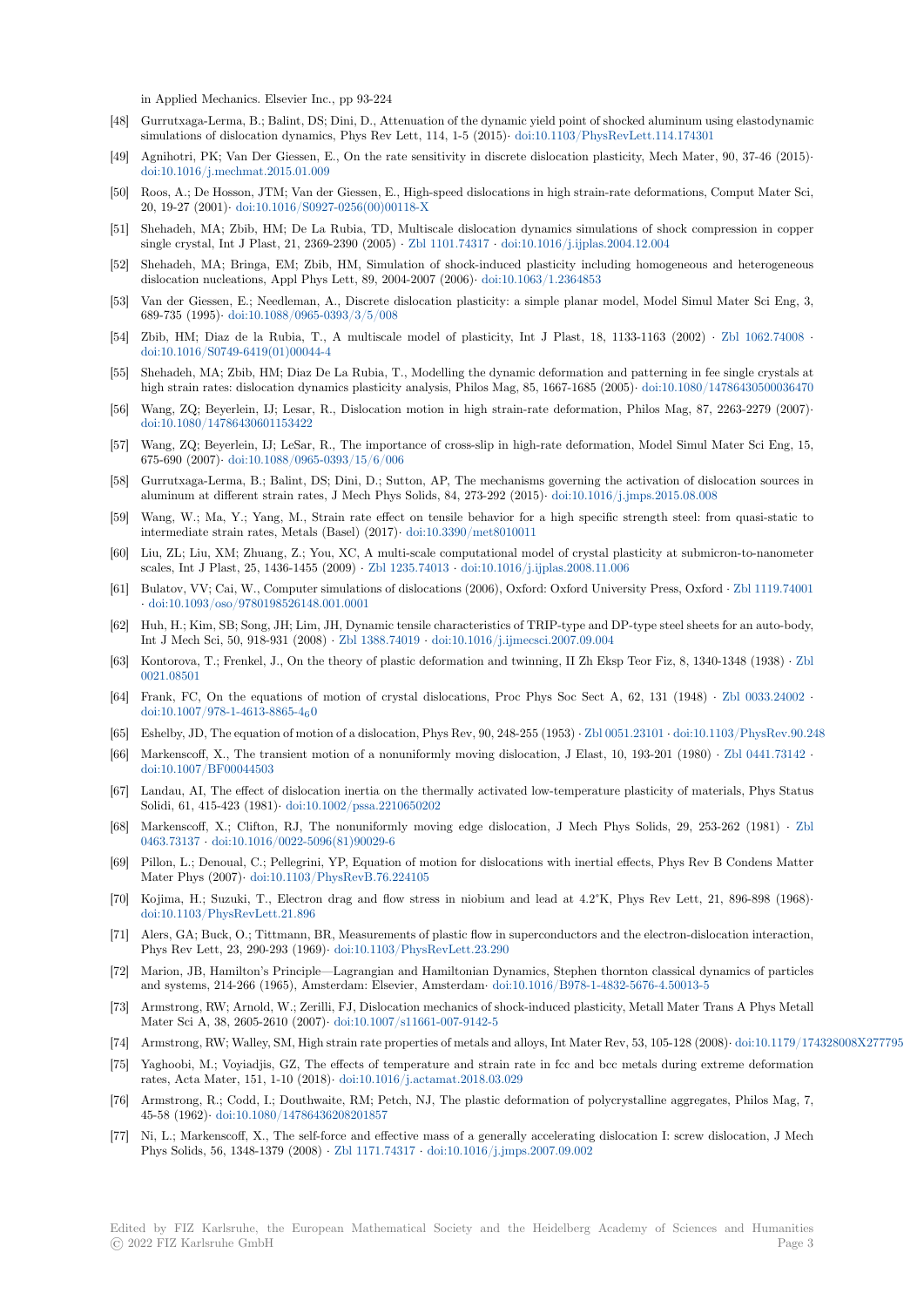- [78] Ni, L., The effective mass of an accelerating dislocation (2005), San Diego: University of California, San Diego
- [79] Rosakis, P., Supersonic dislocation kinetics from an augmented Peierls model, Phys Rev Lett, 86, 95-98 (2001)*·* doi:10.1103/PhysRevLett.86.95
- [80] Pellegrini, YP, Equation of motion and subsonic-transonic transitions of rectilinear edge dislocations: s collective-variable approach, Phys Rev B Condens Matter Mater Phys, 90, 1-18 (2014)*·* doi:10.1103/PhysRevB.90.054120
- [81] Weertman, J.; Weertman, JR, Elementary dislocation theory (1992), Oxford: Oxford University Press, Oxford *·* Zbl 0982.74004
- [82] Gillis, PP; Kratochvil, J., Dislocation acceleration Philos Mag, 21, 425-432 (1970)*·* doi:10.1080/1478643700[8238427](https://dx.doi.org/10.1103/PhysRevLett.86.95)
- [83] Weertman J (1961) Response of metals to high velocity deformation. In: Shewmon, In: Paul G. VFZ (ed) Proceedings of a Technical Conference. Metallurgical society conferences . Interscience [publishers, pp 205-246](https://dx.doi.org/10.1103/PhysRevB.90.054120)
- [84] Po, G.; Cui, Y.; Rivera, D., A phenomenological dislocation mobility law for bcc metals, Acta Mater, 119, [123-135 \(2016\)](https://zbmath.org/0982.74004)*·* doi:10.1016/j.actamat.2016.08.016
- [85] Hu, J.; Liu, Z.; Van der Giessen, E.; Zhuang, Z., Strain rate effects on the plastic flow in submicron copper pillars: Considering the influence of sample size and dislocation nucleation, Extrem Mech Lett, 17, 33-37 (2017)*·* doi:10.1016/j.eml.2017.09.011
- [86] Oren, E.; Yahel, E.; Makov, G., Dislocation kinematics: a molecular dynamics study in Cu, Model Simul Mater Sci Eng (2017)*·* [doi:10.1088/1361-651X/aa](https://dx.doi.org/10.1016/j.actamat.2016.08.016)52a7
- [87] Mordehai, D.; Kelson, I.; Makov, G., Nonplanar core and dynamical behavior of screw dislocations in copper at high velocities, Phys Rev B Condens Matter Mater Phys (2006)*·* doi:10.1103/PhysRevB.74.184115
- [88] Tsuzuki, H.; Branicio, PS; Rino, JP, Accelerating dislocations to transonic and supersonic speeds in anisotropic metals, Appl Phys Lett (2008)*·* [doi:10.1063/1.292178](https://dx.doi.org/10.1088/1361-651X/aa52a7)6
- [89] Kuksin, AY; Stegaĭlov, VV; Yanilkin, AV, Molecular-dynamics simulation of edge-dislocation dynamics in aluminum, Dokl Phys, 53, 287-291 (2008)*·* doi:10.1134/s102833580[8060013](https://dx.doi.org/10.1103/PhysRevB.74.184115)
- [90] Abu Al-Rub, RK; Voyiadjis, GZ, A finite strain plastic-damage model for high velocity impact using combined viscosity and gradient localizati[on limiters: Part I—Th](https://dx.doi.org/10.1063/1.2921786)eoretical formulation, Int J Damage Mech (2006)*·* doi:10.1177/1056789506058046
- [91] Khan, AS; Huang, S., Experimental and theoretical study of mechanical behavior of 1100 aluminum in the strain rate range 10-5-104s-1, Int J Plast,8[, 397-424 \(1992\)](https://dx.doi.org/10.1134/s1028335808060013)*·* doi:10.1016/0749-6419(92)90057-J
- [92] Bao, WP; Xiong, ZP; Ren, XP; Wang, FM, Effect of strain rate on mechanical properties of pure iron, Adv Mater Res, 705, 21-25 (2013)*·* doi:10.4028/www.scientific.net/amr.705.21
- [93] Regazzoni, G.; Kocks, UF; Follansbee, PS, Dislocation kinetics at high strain rates, Acta Metall, 35, 2865-2875 (1987)*·* doi:10.1016/0001-6160(87)90285-9
- [94] Taylor, GI, plastic strain in metals (1938), London: The Institute of Metals, London
- [95] Shen, JH; Li, [YL; Wei, Q., Statistic derivation of Taylor fa](https://dx.doi.org/10.4028/www.scientific.net/amr.705.21)ctors for polycrystalline metals with application to pure magnesium, Mater Sci Eng A, 582, 270-275 (2013)*·* doi:10.1016/j.msea.2013.06.025
- [96] [Kocks, UF; Mecking, H., Physics a](https://dx.doi.org/10.1016/0001-6160(87)90285-9)nd phenomenology of strain hardening: the FCC case, Prog Mater Sci, 48, 171-273 (2003)*·* doi:10.4324/9781315279015
- [97] Przybyla, CP; Adams, BL; Miles, MP, Methodology for determining the variance of the taylor factor: application in Fe-3%Si, J Eng Mater Technol, 129, 82 (2007)*·* [doi:10.1115/1.2400268](https://dx.doi.org/10.1016/j.msea.2013.06.025)
- [98] Meyers, MA; Kumar Chawla, K., Mechanical behavior of materials (2009), Cambridge: Cambridge University Press, Cambridge *·* [Zbl 1280.74002](https://dx.doi.org/10.4324/9781315279015)
- [99] Weinberger, CR; Boyce, BL; Battaile, CC, Slip planes in bcc transition metals, Int Mater Rev (2013)*·* doi:10.1179/1743280412Y.0000000015
- [100] Yogo, Y.; Sawamura, M.; Harada, R., [Stress-strain curve of p](https://dx.doi.org/10.1115/1.2400268)ure aluminum in a super large strain range with strain rate and temperature dependency, Procedia Eng, 207, 161-166 (2017)*·* doi:10.1016/j.proeng.2017.10.755
- [101] Z[hang, T.; Wang](https://zbmath.org/1280.74002), Z.; Wang, Y.; Chen, Z., Experimental study on the mechanical properties of oxygen-free copper used in high energy physics detectors and accelerators, Nucl Inst Methods Phys Res A, 935, 8-16 (2019)*·* doi:10[.1016/j.nima.2019.04.112](https://dx.doi.org/10.1179/1743280412Y.0000000015)
- [102] Kim JS, Huh H (2011) Rate Dependent Material Properties of an OFHC copper Film. In: Conference Proceedings of the Society for Experimental Mechanics Series 99:459-465
- [103] Roters, F., A new concept for the calculation of the mobile dislocation density in constitutive models of strain hardening, Phys Status Solidi Basic Res, 240, 68-74 (2003)*·* doi:10.1002/pssb.200301873
- [104] Orlová, A., On the mobile dislocation density in creep, Czechoslov J Phys, 38, 502-504 (1988)*·* doi:10.1007/BF01597464
- [105] Voyiadjis, GZ; Abed, FH, Effect of dislocation density evolution on the thermomechanical response of metals with different crystal structures at low and high strain rates and temperatures, Arch Mech, 57, 299-343 (2005) *·* Zbl 1126.74011
- [106] Kelly, JM; Gillis, PP, Continuum descriptions [of dislocations under stress](https://dx.doi.org/10.1002/pssb.200301873) reversals, J Appl Phys, 45, 1091-1096 (1974)*·* doi:10.1063/1.1663372
- [107] Brindley, BJ; Barnby, JT, Dynamic strain ageing in mild steel, Acta Metall, 14, 1765-1780 (1966)*·* doi:10.1016/0001-6160(66)90028- 9
- [108] Schafler, E.; Zehetbauer, M.; Borbely, A.; Ungar, T., Dislocation densities and internal stresses in large strain cold worked [pure iron, Mater Sci E](https://dx.doi.org/10.1063/1.1663372)ng A, 234-236, 445-448 (1997)*·* doi:10.1016/s0921-5093(97)00168-8
- [109] Nakashima, K.; Suzuki, M.; Futamura, Y., Limit of Dislocation Density and Dislocation Stre[ngthening in Iron, Mater Sci](https://dx.doi.org/10.1016/0001-6160(66)90028-9) [F](https://dx.doi.org/10.1016/0001-6160(66)90028-9)orum, 503-504, 627-632 (2006)*·* doi:10.4028/www.scientific.net/msf.503-504.627
- [110] Hu, Q.; Zhao, F.; Fu, H., Dislocation density and mechanical threshold stress in OFHC copper subjected to SHPB loading and plate impact, Mater Sci Eng A, 695, 230-238 (2017)*·* [doi:10.1016/j.msea.2017.03.112](https://dx.doi.org/10.1016/s0921-5093(97)00168-8)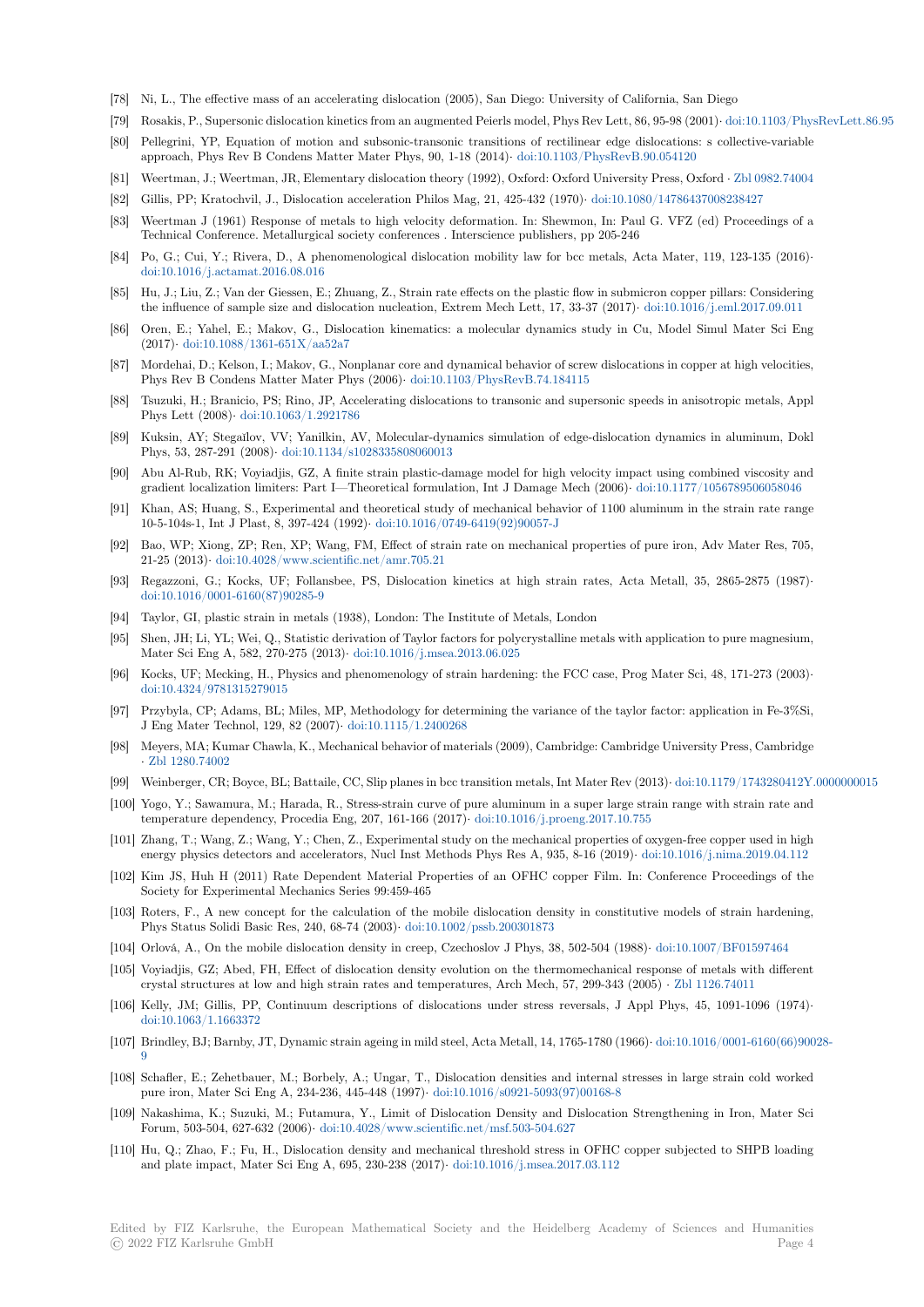- [111] May, J.; Dinkel, M.; Amberger, D., Mechanical properties, dislocation density and grain structure of ultrafine-grained aluminum and aluminum-magnesium alloys, Metall Mater Trans A Phys Metall Mater Sci A (2007)*·* doi:10.1007/s11661-007- 9110-0
- [112] Orowan, E., Problems of plastic gliding, Proc Phys Soc, 52, 8-22 (1940)*·* doi:10.1088/0959-5309/52/1/303
- [113] Lu, G.; Kioussis, N.; Bulatov, VV; Kaxiras, E., Dislocation core properties of aluminum: a first-principles study, Mater Sci Eng A (2001)*·* doi:10.1016/S0921-5093(00)01711-1
- [114] [Staker,](https://dx.doi.org/10.1007/s11661-007-9110-0) MR; Holt, DL, The dislocation cell size and dislocation density in copper deformed at temperatures between 25 and 700°C, Acta Metall, 20, 569-579 (1972)*·* doi:10.1016/0001-6160(72)90012-[0](https://dx.doi.org/10.1088/0959-5309/52/1/303)
- [115] Bitzek, E.; Weygand, D.; Gumbsch, P., Atomistic study of edge dislocations in FCC metals: drag and inertial effects, IUTAM Symp Mesosco[pic Dyn Fract Process Mater Streng](https://dx.doi.org/10.1016/S0921-5093(00)01711-1)th (2004)*·* doi:10.1007/978-1-4020-2111-4<sup>5</sup>
- [116] Bitzek, E.; Gumbsch, P., Atomistic study of drag, surface and inertial effects on edge dislocations in face-centered cubic metals, Mater Sci Eng A, 387-389, 11-15 (2004)*·* [doi:10.1016/j.msea.2004.0](https://dx.doi.org/10.1016/0001-6160(72)90012-0)1.092
- [117] Horstemeyer, MF; Baskes, MI; Plimpton, SJ, Length scale and time scale effects on the plastic flow of fcc metals, Acta Mater, 49, 4363-4374 (2001)*·* doi:10.1016/S1359-6454(01)00149-5
- [118] Larose, A.; Brockhouse, BN, Lattice vibrations in copper at elevated temperatures studied by neutron scattering, Can J Phys, 54, 1990-2009 (2011)*·* doi:10.1139/p76-237
- [119] Ortiz, M., Computational micromechanics, Comput Mech, 18, 321-338 (1996) *·* Zbl 0890.73054 *·* doi:10.1007/BF00376129
- [120] Khoei, AR; Aramoon[, A.; Jahanbakhshi, F.; Dormoham](https://dx.doi.org/10.1016/S1359-6454(01)00149-5)madi, H., A coupling atomistic-continuum approach for modeling mechanical behavior of nano-crystalline structures, Comput Mech, 54, 269-286 (2014) *·* Zbl 1334.74008 *·* doi:10.1007/s00466- 014-0983-7
- [121] Ye, W.; Paliwal, B.; Goh, WH, Finite element modeling of dislocation in solid[s and its applica](https://zbmath.org/0890.73054)t[ions to the analysis of G](https://dx.doi.org/10.1007/BF00376129)aN nanostructures, Comput Mater Sci, 58, 154-161 (2012)*·* doi:10.1016/j.commatsci.2012.01.025
- [122] Kolednik, O.; Ochensberger, W.; Predan, J.; Fischer, FD, Driving forces on dislocatio[ns—An analytic](https://zbmath.org/1334.74008)a[l and finite element](https://dx.doi.org/10.1007/s00466-014-0983-7) [study, Int J](https://dx.doi.org/10.1007/s00466-014-0983-7) Solids Struct, 190, 181-198 (2020)*·* doi:10.1016/j.ijsolstr.2019.11.008
- [123] Sasaki, K.; Kishida, M.; Ekida, Y., Stress analysis in continuous media with an edge dislocation by finite element dislocation model, Int J Numer Methods Eng (2002) *·* Zbl 1034.74047 *·* [doi:10.1002/nme.437](https://dx.doi.org/10.1016/j.commatsci.2012.01.025)
- [124] Song, Y.; Voyiadjis, GZ, Constitutive modeling of dynamic strain aging for HCP metals, Eur J Mech A/Solids (2020) *·* Zbl 1473.74004 *·* doi:10.1016/j.euromechsol.2020.10[4034](https://dx.doi.org/10.1016/j.ijsolstr.2019.11.008)
- [125] Voyiadjis, GZ; Song, Y.; Rusinek, A., Constitutive model for metals with dynamic strain aging, Mech Mater (2019)*·* doi:10.1016/j.mechmat.2018.12.012
- [126] Jin, T.; Mourad, HM; Bronkhorst, CA; Liv[escu, V., Finite](https://zbmath.org/1034.74047) el[ement formulation wi](https://dx.doi.org/10.1002/nme.437)th embedded weak discontinuities for strain localization under dynamic conditions, Comput Mech, 61, 3-18 (2018) *·* Zbl 1451.74207 *·* doi:10.1007/s00466-017-1470-8
- [127] [Kreuzer, H](https://zbmath.org/1473.74004)G[M; Pippan, R., Discrete dislocation si](https://dx.doi.org/10.1016/j.euromechsol.2020.104034)mulation of nanoindentation, Comput Mech (2004) *·* Zbl 1067.74549 *·* doi:10.1007/s00466-003-0531-3
- [128] Bin Jamal, MN; Kumar, A.; Lakshmana Rao, C.; Basaran, C., Low cycle fatigue life prediction using unified mechanics theory in Ti-6Al-4V alloys, Entropy (2019)*·* doi:10.3390/e22010024
- [129] Basaran, C., Introduction to unified mechanics theory with applications (2020), Berlin: Springer Interna[tional Publishin](https://zbmath.org/1067.74549)g, [Berlin](https://dx.doi.org/10.1007/s00466-003-0531-3)
- [130] Basaran, C., Entropy based fatigue, fracture, failure prediction and structural health monitoring, Entropy, 22, 1-4 (2020)*·* doi:10.3390/e22101178
- [131] Sosnovskiy, LA; Sherbakov, SS, On the development of mechanothermodynamics as a new branch of Physics, Entropy (2019)*·* doi:10.3390/e21121188
- [132] Bendikiene, R.; Bahdanovich, A.; Cesnavicius, R., Tribo-fatigue behavior of austempered ductile iron monica as new structural [material for rail-wheel](https://dx.doi.org/10.3390/e22101178) system, Medziagotyra (2020)*·* doi:10.5755/j01.ms.26.4.25384
- [133] Sherbakov, SS; Kuo, C-H, Three-dimensional stress-strain state of a pipe with corrosion damage under complex loading, [Tribology—lubricants](https://dx.doi.org/10.3390/e21121188) and lubrication, 139-172 (2011), Rijeka, Croatia: InTech, Rijeka, Croatia
- [134] Bahdanovich, A.; Bendikiene, R.; Cesnavicius, R., Research on tensile behaviour of new structural material MoNiCa, Medziagotyra (2019)*·* doi:10.5755/j01.ms.25.3.23079
- [135] Sosnovskii, LA; Komissarov, VV; Shcherbakov, SS, A method of experimental study of friction in a active system, J Frict Wear, 33, 136-145 (2012)*·* doi:10.3103/S1068366612020110
- [136] Sherbakov, SS; Zhuravkov, MA, Interaction of several bodies as applied to solving tribo-fatigue problems, Acta Mech, 224, 1541-1553 (2013) *·* [Zbl 1398.74016](https://dx.doi.org/10.5755/j01.ms.25.3.23079) *·* doi:10.1007/s00707-013-0822-5
- [137] Shcherbakov, SS, Modeling of the damaged state by the finite-element method on simultaneous action of contact and noncontact loads, J Eng Phys [Thermophys, 85, 472-477 \(2012\)](https://dx.doi.org/10.3103/S1068366612020110)*·* doi:10.1007/s10891-012-0675-0
- [138] Shcherbakov, SS, Spatial stress-strain state of tribofatigue system in roll-shaft contact zone, Strength Mater, 45, 35-43 (2013)*·* doi:10.1007/s11223[-013-9430-9](https://zbmath.org/1398.74016)
- [139] Sosnovskii, LA; Komissarov, VV; Shcherbakov, SS, Comparative experimental study of friction parameters in a tribopair and a force system, J Frict Wear, 33, 203-207 (2012)*·* doi:10.310[3/S1068366612030105](https://dx.doi.org/10.1007/s10891-012-0675-0)
- [140] Sherbakov, SS, Measurement and real time analysis of local damage in wear-and-fatigue tests, Devices Methods Meas, 10, [207-214 \(2019\)](https://dx.doi.org/10.1007/s11223-013-9430-9)
- [141] Brown, LM, The self-stress of dislocations and the shape of extended nodes, Philos Mag, 10, 441-466 (1964) *·* Zbl 0125.25701